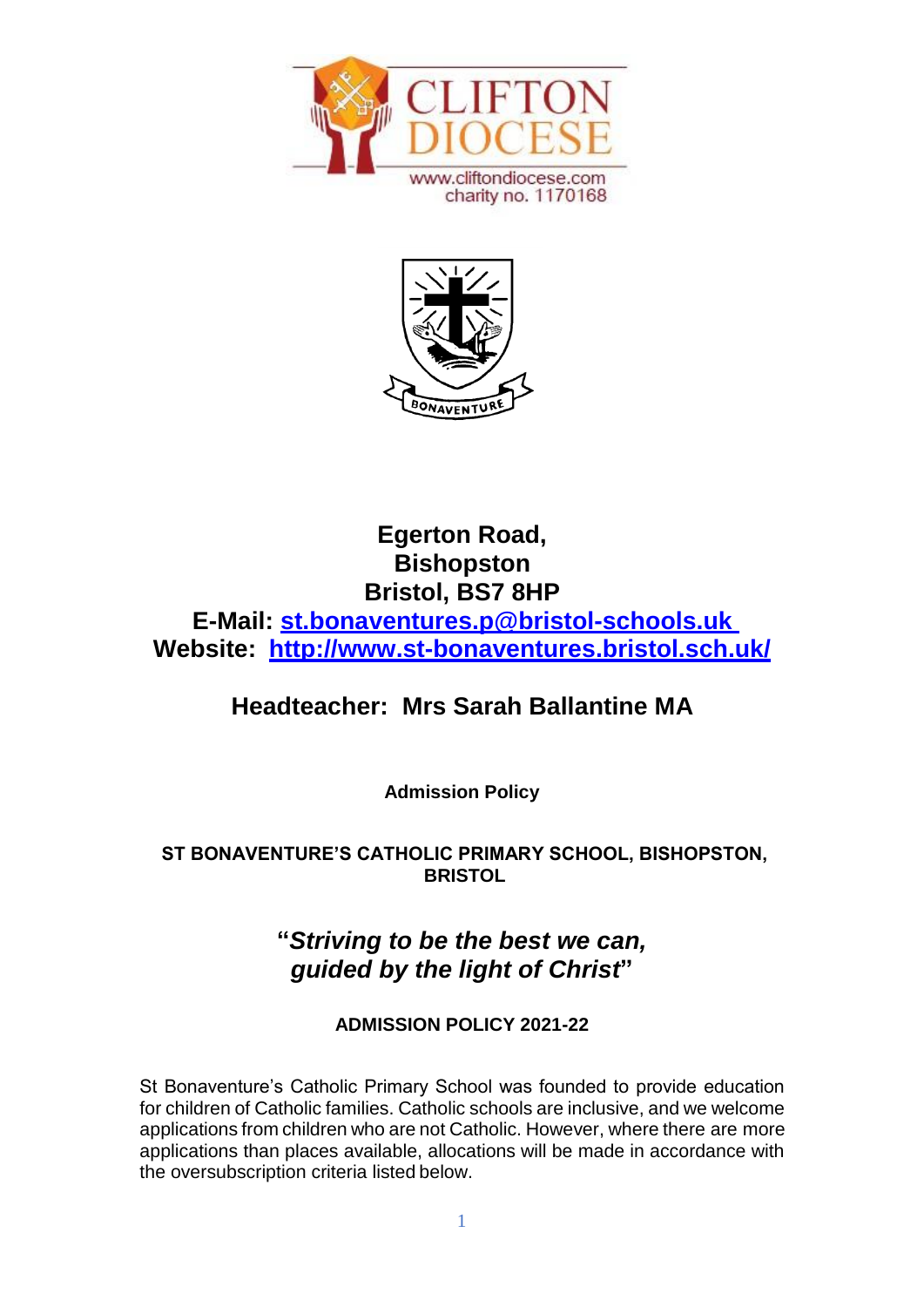

We aim to provide a Catholic education for all our pupils and that Catholic teaching and practice permeate every aspect of school life. We therefore hope that all parents will fully support the aims and Catholic ethos of the school.

The governing body is the admissions authority and has responsibility for admissions to this school. The local authority undertakes the co-ordination of admission arrangements during the normal admission round (see note 5). The governing body has set its Admission Number at 60 for pupils to be admitted to the reception year in the school year which begins in September 2021.

Subject to compliance with Infant Class Size Legislation, the governing body will, where logistically possible, admit twins and all siblings from multiple births where one of the children is the last child ranked within the school's Published Admissions Number ("PAN").

#### **Children with an Education, Health and Care Plan (see note 1)**

The admission of pupils with an Education, Health and Care Plan is dealt with by a completely separate procedure. Children with an Education, Health and Care Plan that names the school must be admitted. Where this takes place before the allocation of places under these arrangements, this will reduce the number of places available to other children.

#### **Oversubscription Criteria**

*Where there are more applications for places than the number of places available, places will be offered according to the following order of priority.*

**Within each of the categories listed below, priority will be given to children who will have a brother or sister at the school at the time of enrolment. (see note 6).**

- 1. Catholic looked after and previously looked after children. (see notes 2 & 3)
- 2. Catholic children who are resident in the school's designated parishes St Bonaventure's and Sacred Heart (see notes 3 & 9)
- 3. Other Catholic children. (see note 3)
- 4. Other looked after and previously looked after children. (see note 2)
- 5. Children who are a Catechumen (see note 4)
- 6. Any other children.

#### **Tie Break**

Where children have identical ranking, priority within categories 1,2,3 and 5 will be determined by random allocation (see below).

Priority within categories 4 and 6 will be given to those living closest to the school as measured by a direct line between a point on the home address as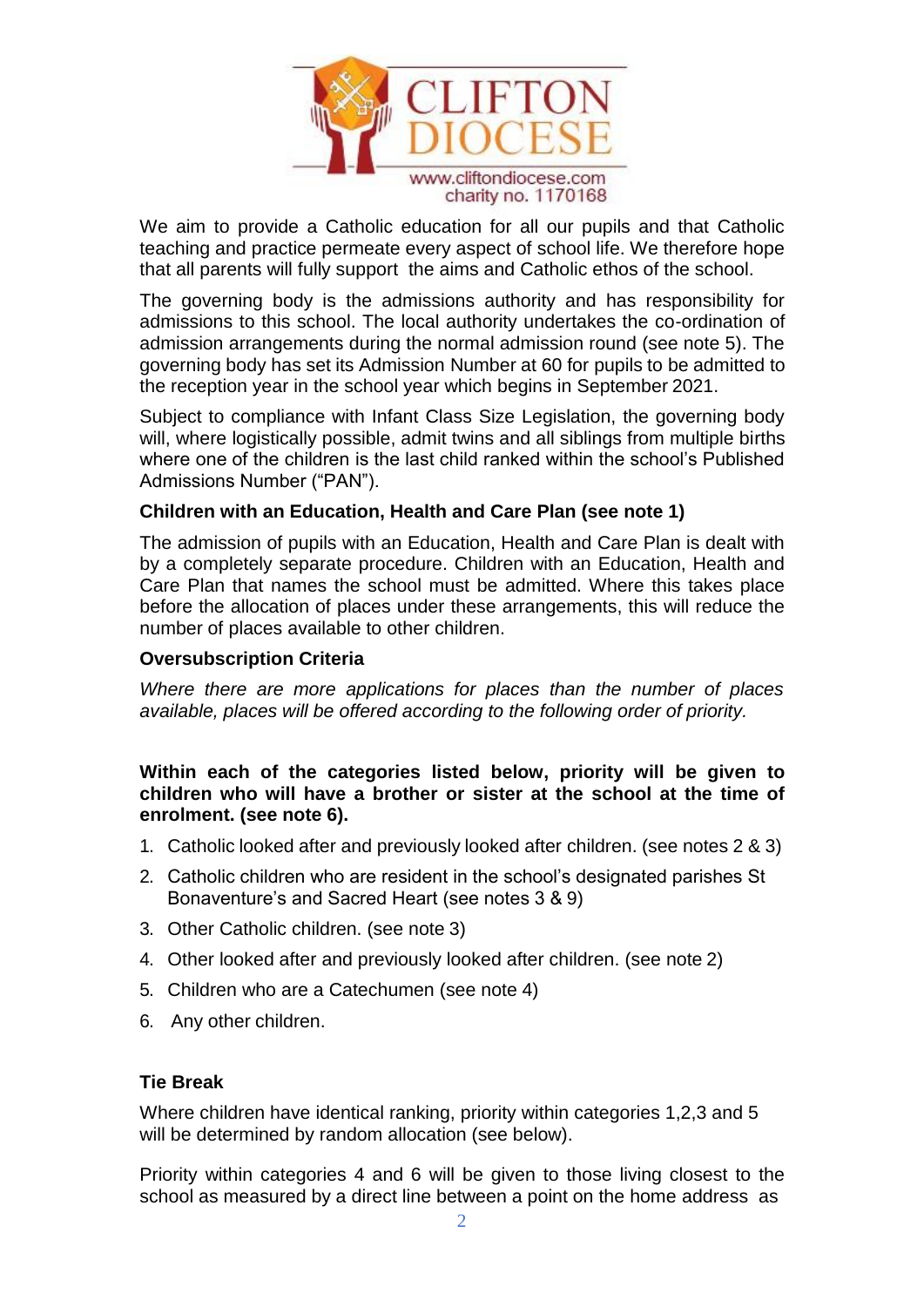

held by the Bristol City Council to a central point within the main school building using the Bristol City Council computerised mapping system.

Where distances are equal, priority will be determined by random allocation (see below).

### **Random Allocation**

Random Allocation is the drawing of lots, supervised by a person independent of the school. Each child will be allocated a number. All the numbers will be placed into a hat or other suitable container and will be drawn out and ranked in the order that they were drawn.

For children of a multiple birth, only the allocated number of one of the children will be entered in the draw. Where this number is drawn, the other child or children will be deemed to have also been drawn. Lots will then also be drawn for these children to decide their individual ranking. This process will also be applied to brothers or sisters who are not from a multiple birth but are applying for a place in the same year group.

### **Supporting Evidence**

**For categories 1, 2, 3 and 5 supporting evidence must be provided. If you do not provide the supporting documentation e.g. a certificate of baptism, or of reception into the Church, or of reception into the order of catechumens, (as detailed in notes 3 and 4 below), your child cannot be placed within any of those categories and this may affect your child's chance of being offered a place. To be considered in the first round of allocations, it should be submitted to the school (or Local Authority if\* they will accept it) by 15 January 2021.**

*\*NB whilst some Local Authorities may accept supporting documentation, others do not. It is therefore recommended you send it to the school.*

#### **Application Procedures and Timetable**

To apply for a place at this school in the normal admission round (see note 5), you must complete a Common Application Form available from the local authority in which you live. For those living in Bristol applications may be made online at:

[www.bristol-cyps.org.uk/schools/admissions/primary.html](http://www.bristol-cyps.org.uk/schools/admissions/primary.html)

or on a paper form available from and sent to; Schools Admissions Department, Bristol City Council (Parkview),PO Box 3176, Bristol BS3 9FS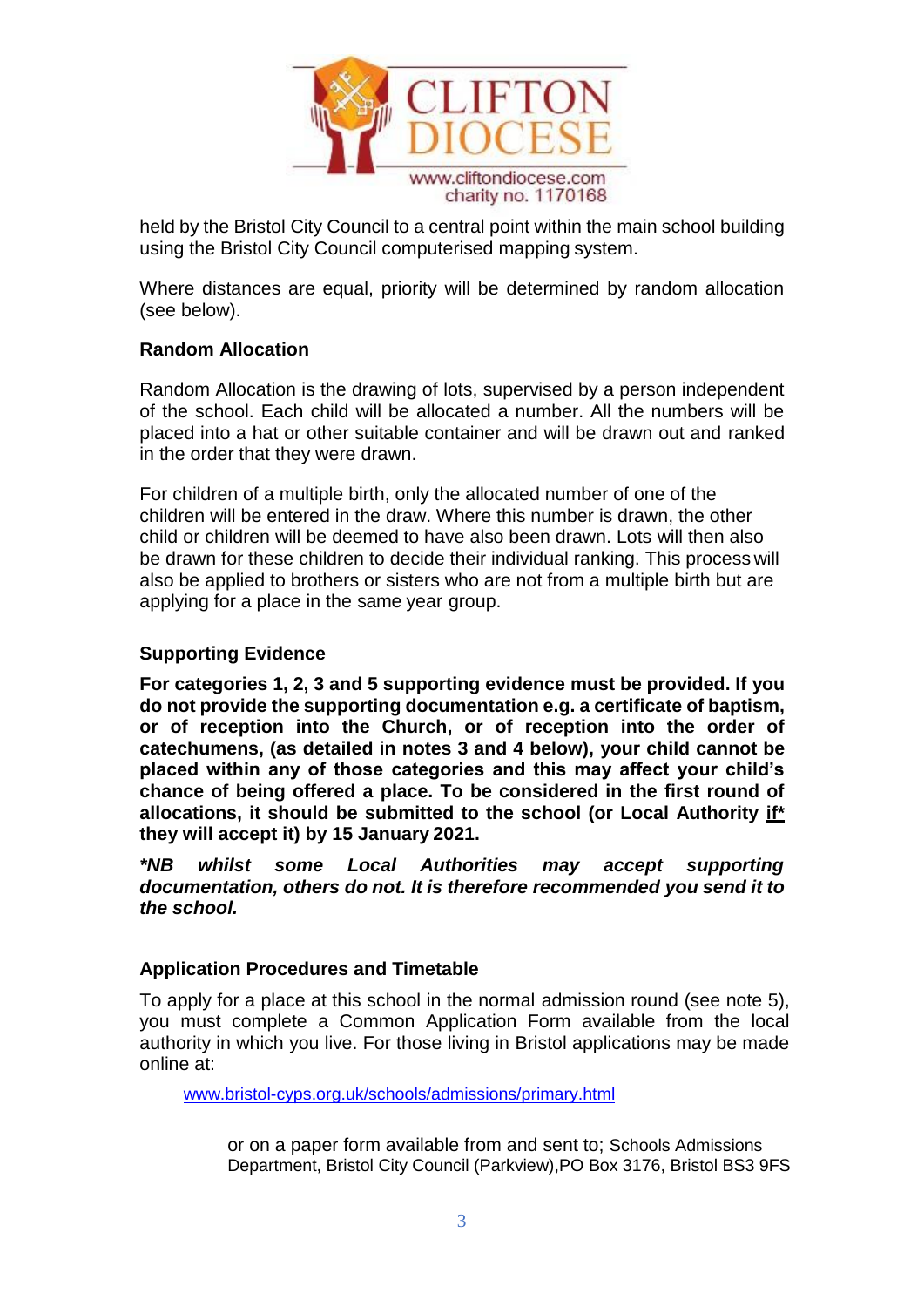

### **All applications which are submitted on time will be considered at the same time and after the closing date for admissions which is 15th January 2021.**

You will be advised of the outcome of your application on 16<sup>th</sup> April or the next working day, by the local authority in which you live, on our behalf. If you are unsuccessful (unless your child gained a place at a school you ranked higher) you will be informed of the reasons, related to the oversubscription criteria listed above, and you have the right of appeal to an independent appeal panel.

# **Late Applications**

Late applications will be administered in accordance with your home Local Authority Primary Co-ordinated Admissions Scheme (available from your Local Authority). You are encouraged to ensure that your application is submitted on time.

### **Admission of Children Below Compulsory School Age and Deferred Entry**

A child reaches compulsory school age in the term following their fifth birthday. Where offered a place, a child is entitled to a full-time place in the September following their fourth birthday. A child's parents may defer the date at which their child, below compulsory school age, is admitted to the school, until later in the school year but not beyond the point at which they reach compulsory school age, or beyond the beginning of the final term of the school year for which an offer was made. A child may take up a part-time place until later in the school year, but not beyond the point at which the child reaches compulsory school age. Upon receipt of the offer of a place a parent should notify the school, as soon as possible, that they wish to either defer their child's entry to the school or take up a part-time place.

# **Admission of Children outside their Normal Age Group**

A request may be made for a child to be admitted outside of their normal age group, for example, if the child is gifted and talented or has experienced problems such as ill health. In addition, the parents of a summer born child, i.e. a child born between  $1^{st}$  April and  $31^{st}$  August, may request that the child be admitted out of their normal age group, to reception rather than year 1. Any such request should be made in writing to the school office (see above email and postal addresses) at the same time as the admission application is made on the Local Authority Common Application Form (for the child's chronological year group). The governing body will make its decision about the request based on the circumstances of each case and in the best interests of the child. In addition to considering the views of the head teacher, including the head teacher's statutory responsibility for the internal organisation, management and control of the school, the governing body will consider the views of the parents and of appropriate medical and education professionals, as appropriate.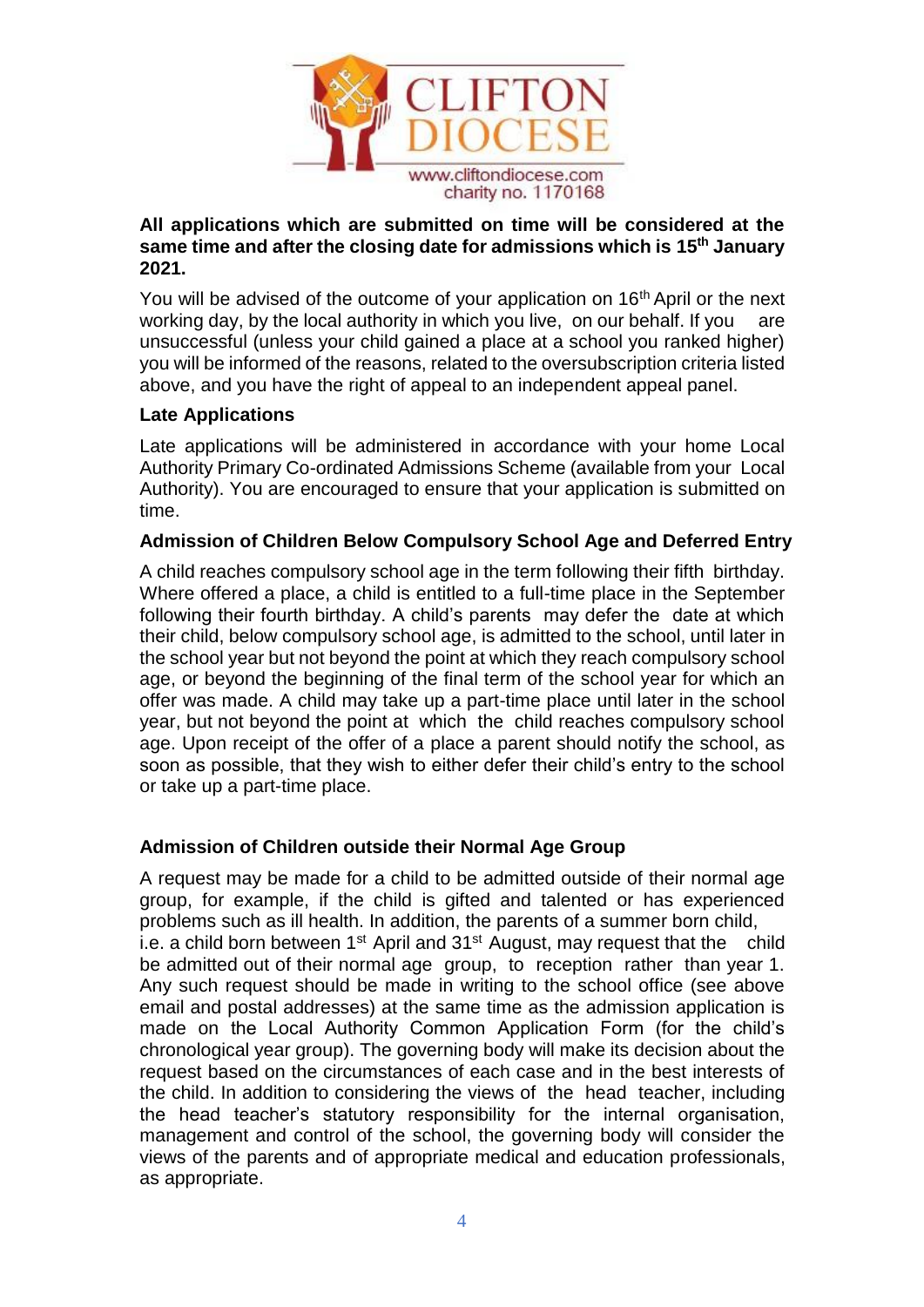

If the governing body agree in principle for a child to be admitted outside of their normal age group, it does not guarantee the child a place. The parent will again need to make an application on a Local Authority Common Application Form (for the outside age group) and, if necessary, the oversubscription criteria will be applied to determine if a place may be offered.

#### **Waiting Lists**

In addition to their right of appeal, unsuccessful parents will be offered the opportunity for their child's name to be placed on a waiting list. This waiting list will be maintained in order of the oversubscription criteria set out above and *not*  in the order in which applications are received or added to the list. Waiting lists for admission will operate throughout the school year. The waiting list will be held open until the last school day of the summer term. Each child added to the list will require the list to be ranked again in line with the above published oversubscription criteria.

**Inclusion in the school's waiting list does not mean that a place will eventually become available.**

# **In-Year Applications**

An application can be made for a place for a child at any time outside the normal admission round and the child will be admitted where there is an available place. Application should be made in writing to the school office (see above email and postal addresses) using the school's In-Year application form, that is available from the school.

Any supporting documentary evidence, for example, a baptism certificate or proof of a house move, should be provided with your application.

Where there are places available but more applications than places, the published oversubscription criteria, as set out above, will be applied.

If your application is refused, you will be offered the opportunity for your child to be added to the waiting list (see above).

The governing body will consider your application and you will be advised of the outcome of your application in writing, and if refused a place, you will have the right of appeal to an independent appeal panel.

#### **Fair Access Protocol**

The school is committed to taking its fair share of children who are vulnerable and/or hard to place, as set out in locally agreed protocols. Accordingly, outside the normal admission round the governing body is empowered to give absolute priority to a child where admission is requested under any locally agreed protocol (including over those on a waiting list). The governing body has this power, even when admitting the child would mean exceeding the Published Admission Number (subject to the infant class size exceptions).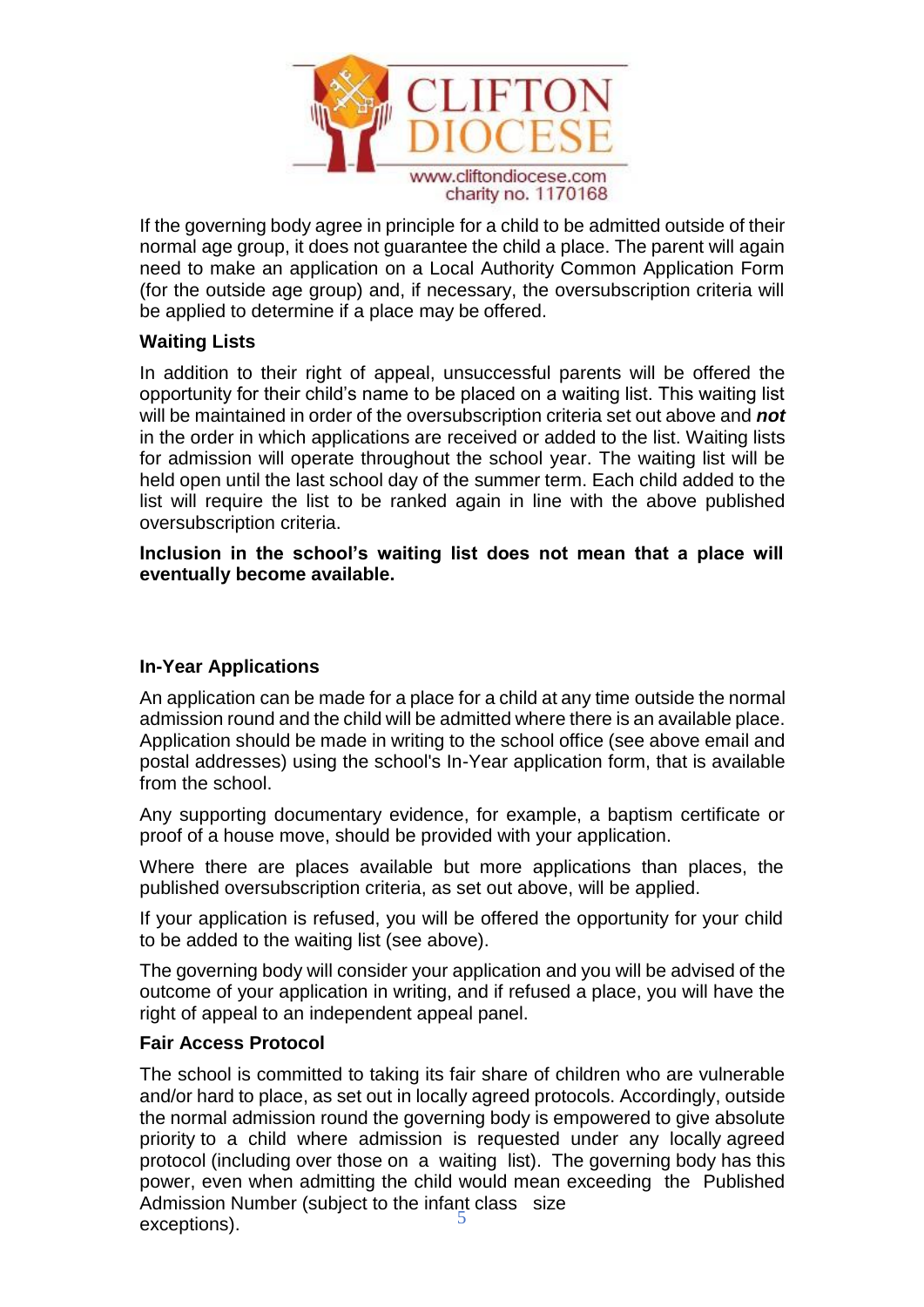

#### **Withdrawal**

The governing body reserves the right to withdraw the offer of a place or, where a child is already attending the school, the place itself, where it is satisfied that the offer or place was obtained by deception.

#### **Notes**

- 1. An Education, Health and Care Plan is a plan made by the local authority under section 37 of the Children and Families Act 2014, specifying the special educational provision required for a child.
- 2. A 'looked after child' has the same meaning as in section 22(1) of the Children Act 1989 and means any child who is (a) in the care of a local authority or (b) being provided with accommodation by them in the exercise of their social services functions (e.g. children with foster parents) at the time of making application to the school.

A 'previously looked after child' is a child who was looked after but ceased to be so because he or she was adopted or became subject to a child arrangements order or special guardianship order including those who appear to the governing body to have been in state care outside of England and ceased to be in state care as a result of being adopted.

3. 'Catholic' means a member of a Church in full communion with the See of Rome. This includes the Eastern Catholic Churches. For someone to be treated as Catholic, written evidence of Catholic baptism or reception into the Church will be required. This will normally be evidenced by a certificate of baptism in a Catholic Church or a certificate of reception into the full communion of the Catholic Church. Whilst a copy of the certificate may be accepted, the governors may request sight of the original. The governing body may request additional supporting evidence if the written documents that are provided do not confirm the fact that the person was baptised/received into a Catholic Church.

There may occasionally be difficulty in obtaining written evidence of baptism or reception into the Church. In such cases, contact may be made with a Parish Priest for advice on how the question of baptism/reception is to be resolved and how written evidence is to be produced in accordance with the law of the Church. The Priest may seek advice from Clifton Diocese.

For the purposes of this policy, 'Catholic' includes a looked after child living with a family where at least one of the parents is confirmed as being Catholic.

4. 'Catechumen' means a member of the catechumenate of a Catholic Church. This will normally be evidenced by a certificate of reception into the order of catechumens. Children must be at least 7 years old to be a Catechumen, so the Oversubscription criterion category no. 5, cannot be applied to any child less than 7 years old.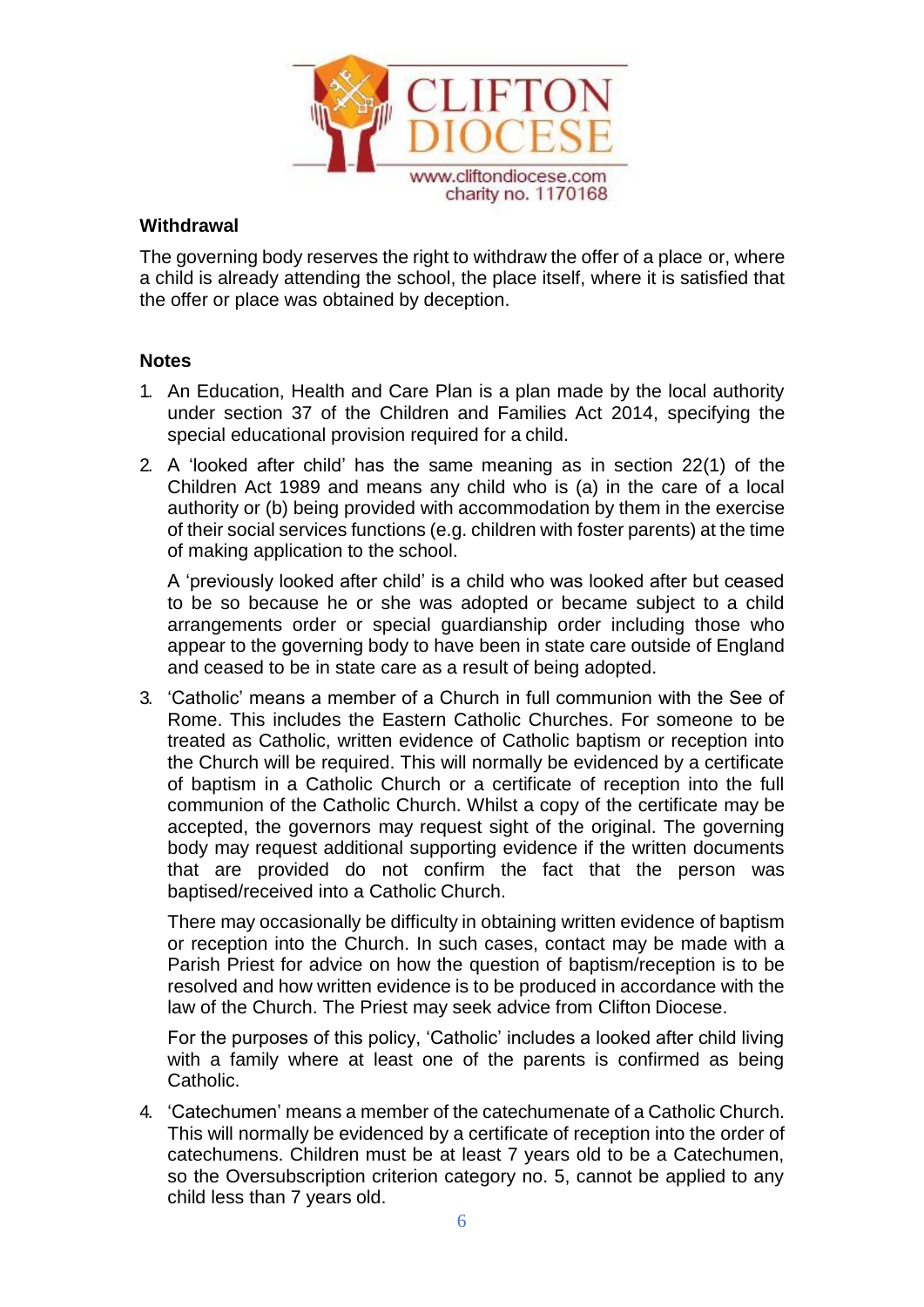

- 5. Within this policy, the 'normal admission round' means all new intake applications, submitted by the closing date and late applications received by the local authority up to 31 August, and so does not include In-Year applications (see above).
- 6. 'brother or sister' includes:
	- (i) all natural brothers or sisters, half brothers or sisters, adopted brothers or sisters, stepbrothers or sisters, foster brothers or sisters, living at the same address; and
	- (ii) the child of a parent's partner where that child lives for at least part of the week in the same family unit at the same home address as the child who is the subject of the application.
- 7. A 'parent' means all natural parents, any person who is not a parent but has parental responsibility for a child, and any person who has care of a child.
- 8. A child's 'home address' refers to the permanent address where the child usually lives with a parent or carer and should be the address provided in the Common Application Form (CAF) to the home Local Authority. Where parents have shared responsibility for a child and the child lives for part of the week with each parent, the home address will be the address where the child lives for at least 50% of the time.
- 9. For the purposes of this policy, parish boundaries of St Bonaventure's and Sacred Heart are shown on the maps below: